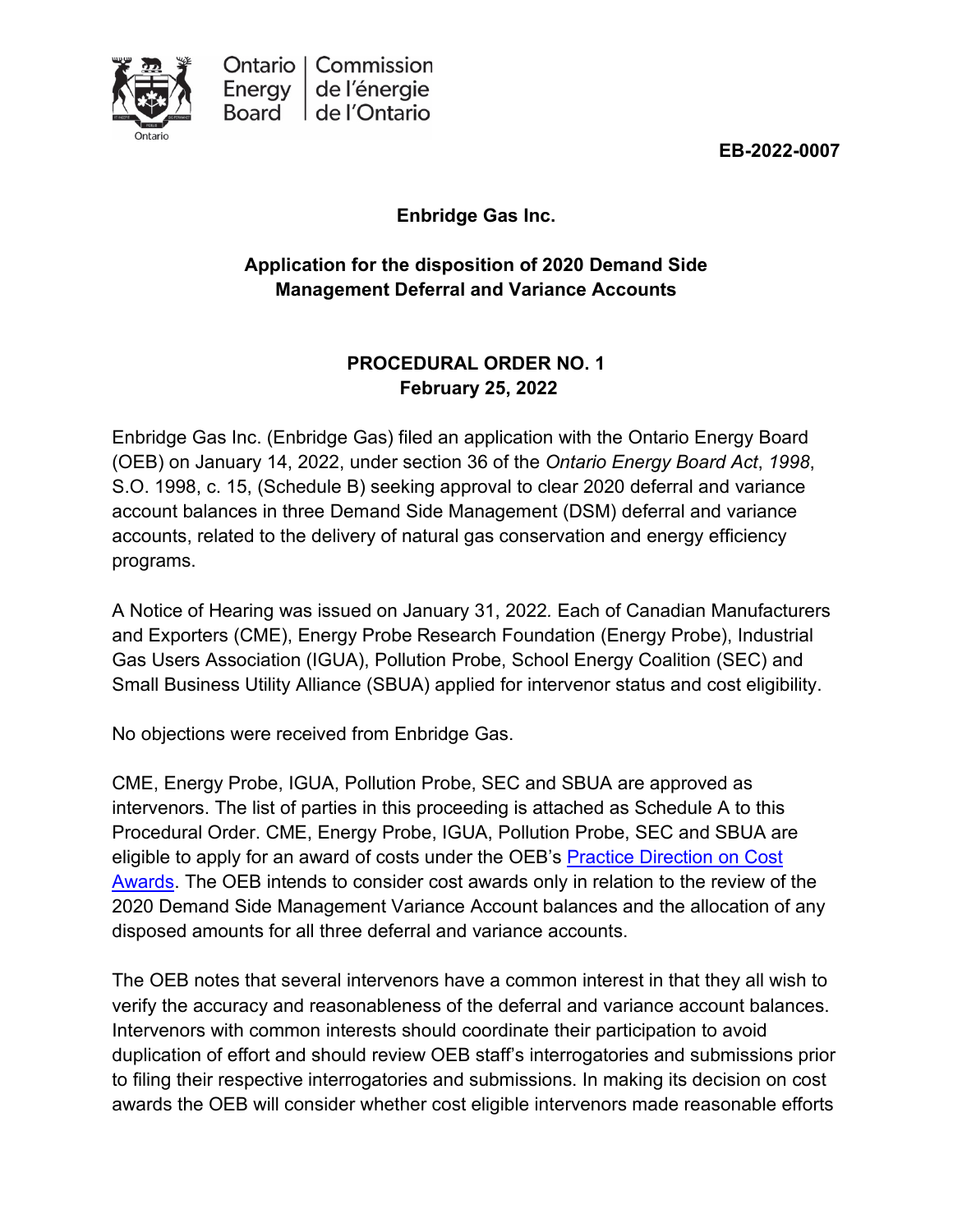to focus their participation on issues that are within the scope of the OEB's review and whether intervenors made reasonable efforts to avoid duplication by coordinating their participation on common issues.

Cost eligible intervenors should be aware that being eligible to apply for recovery of costs is not a guarantee of recovery of any costs claimed. Cost awards are made by way of OEB order at the end of a hearing.

With respect to the scope of this proceeding, the OEB will not consider any issues related to future DSM programs or plans as they are being addressed as part of Enbridge Gas's application for Multi-Year Natural Gas Demand Side Management Plan 2022 to 2027, EB-2021-0002. The OEB will not consider any matters related to the 2015-2020 DSM Guidelines that are not directly related to the determination of the disposition and allocation of the 2020 account balances. The OEB also notes that the balances in the DSM Incentive Deferral Account and the LRAM Variance Account have been reviewed by the Evaluation Contractor as part of OEB-coordinated evaluation, measurement and verification process and as such, the OEB expects its review of these accounts to be a mechanistic process.

It is necessary to make provision for the following matters related to this proceeding. Further procedural orders may be issued by the OEB.

# **IT IS THEREFORE ORDERED THAT:**

- 1. OEB staff shall request any relevant information and documentation from Enbridge Gas that is in addition to the evidence already filed, by written interrogatories filed with the OEB and served on Enbridge Gas and intervenors by **March 10, 2022**.
- 2. Intervenors shall request any relevant information and documentation from Enbridge Gas that is in addition to the evidence already filed, by written interrogatories filed with the OEB and served on Enbridge Gas and the other intervenors by **March 17, 2022**.
- 3. Enbridge Gas shall file with the OEB complete written responses to the interrogatories and serve them on intervenors by **March 29, 2022**.
- 4. Any written submissions by OEB staff shall be filed with the OEB and served on Enbridge Gas and intervenors by **April 8, 2022**.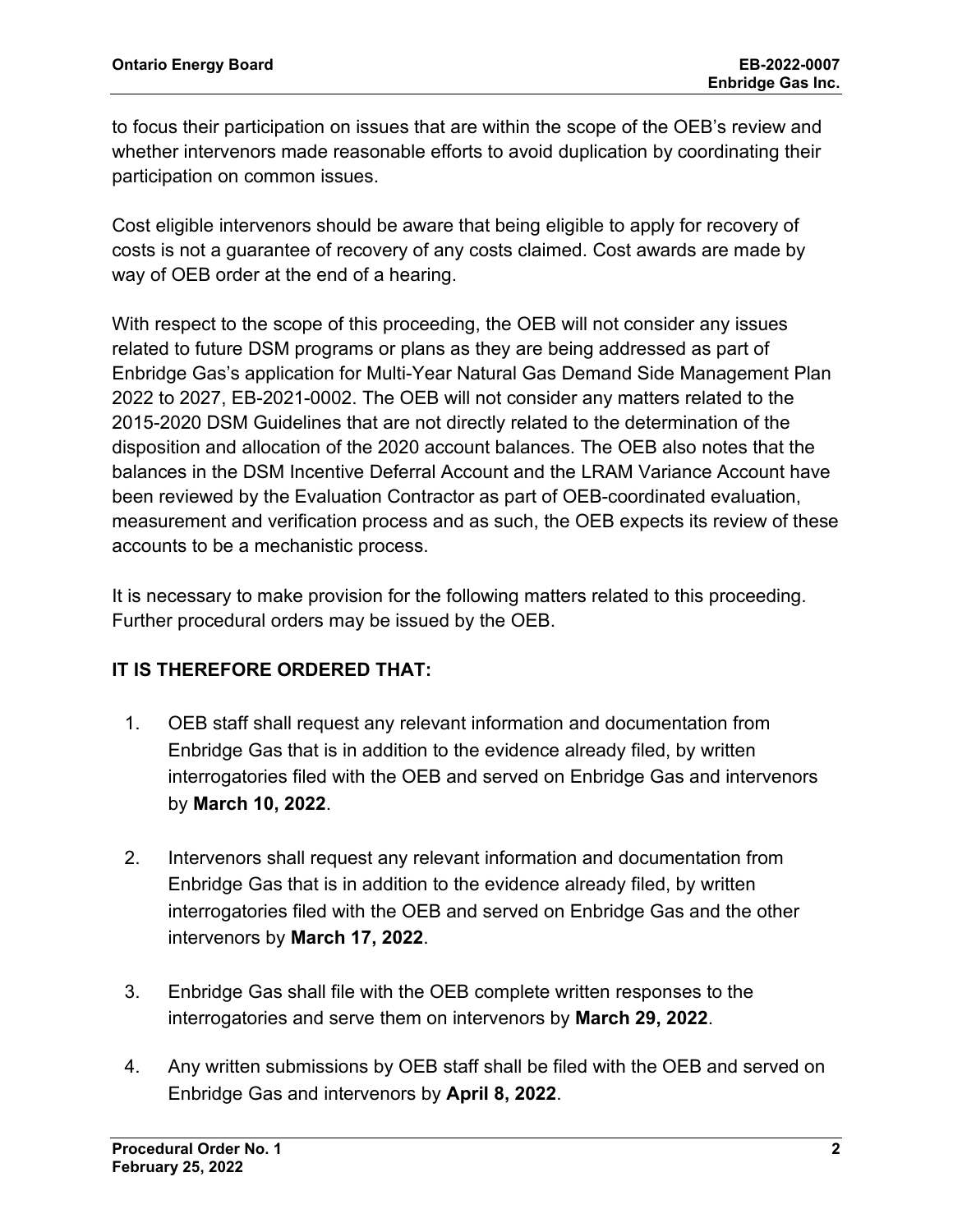- 5. Any written submissions by intervenors shall be filed with the OEB and served on Enbridge Gas and the other intervenors by **April 13, 2022**.
- 6. If Enbridge Gas wishes to file a reply submission, it shall file its written reply submission with the OEB and serve it on intervenors by **April 22, 2022**.

Parties are responsible for ensuring that any documents they file with the OEB, such as applicant and intervenor evidence, interrogatories and responses to interrogatories or any other type of document, **do not include personal information** (as that phrase is defined in the *Freedom of Information and Protection of Privacy Act*), unless filed in accordance with rule 9A of the [Rules of Practice and Procedure.](https://www.oeb.ca/industry/rules-codes-and-requirements/rules-practice-procedure)

Please quote file number, **EB-2022-0007**, for all materials filed and submit them in searchable/unrestricted PDF format with a digital signature through the OEB's online [filing portal.](https://p-pes.ontarioenergyboard.ca/PivotalUX/)

- Filings should clearly state the sender's name, postal address, telephone number and e-mail address
- Please use the document naming conventions and document submission standards outlined in the [Regulatory Electronic Submission System \(RESS\)](https://www.oeb.ca/sites/default/files/RESS-Document-Guidelines-202006.pdf)  [Document Guidelines](https://www.oeb.ca/sites/default/files/RESS-Document-Guidelines-202006.pdf) found at the [File documents online page](https://www.oeb.ca/regulatory-rules-and-documents/file-documents-online) on the OEB's website.
- Parties are encouraged to use RESS. Those who have not yet set up an [account,](https://www.oeb.ca/oeb/_Documents/e-Filing/Electronic_User_Form.pdf?v=20200331) or require assistance using the online filing portal can contact [registrar@oeb.ca](mailto:registrar@oeb.ca) for assistance
- Cost claims are filed through the OEB's online filing portal. Please visit the File [documents online page](https://www.oeb.ca/regulatory-rules-and-documents/file-documents-online) of the OEB's website for more information. All participants shall download a copy of their submitted cost claim and serve it on all required parties as per the [Practice Direction on Cost Awards.](https://www.oeb.ca/regulatory-rules-and-documents/rules-codes-and-requirements/practice-direction-cost-awards)

All communications should be directed to the attention of the Registrar and be received by end of business day, 4:45 p.m., on the required date.

With respect to distribution lists for all electronic correspondence and materials related to this proceeding, parties must include the Case Manager, Michael Bell at [Michael.Bell@oeb.ca](mailto:Michael.Bell@oeb.ca) and OEB Counsel, Michael Millar at [Michael.Millar@oeb.ca.](mailto:Michael.Millar@oeb.ca)

Email: [registrar@oeb.ca](mailto:registrar@oeb.ca) Tel: 1-877-632-2727 (Toll free) Fax: 416-440-7656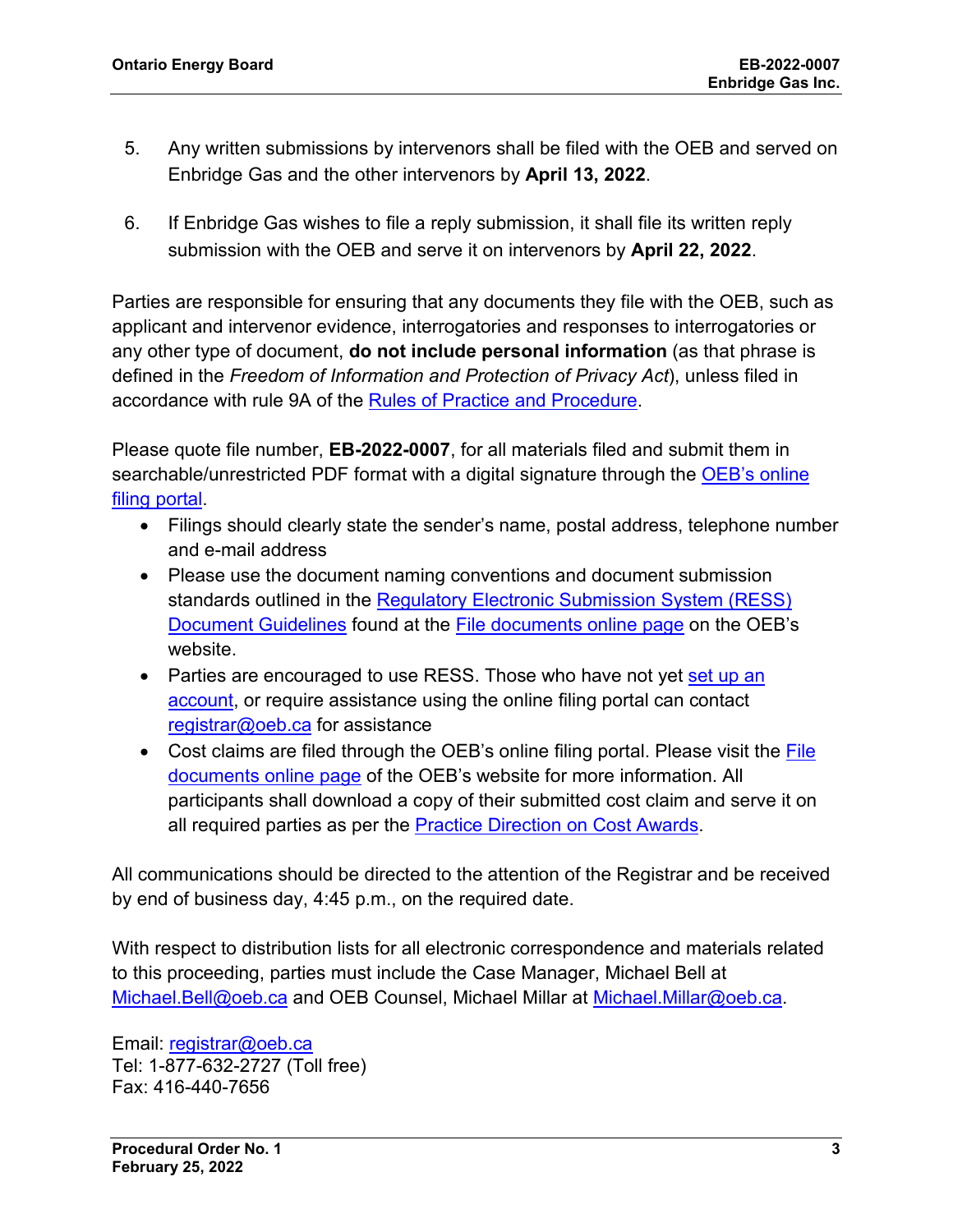# **DATED** at Toronto, **February 25, 2022**

# **ONTARIO ENERGY BOARD**

# **By delegation, before: Nancy Marconi**

**Nancy** Marconi

Digitally signed by Nancy Marconi Date: 2022.02.25 15:00:38 -05'00'

Nancy Marconi **Registrar**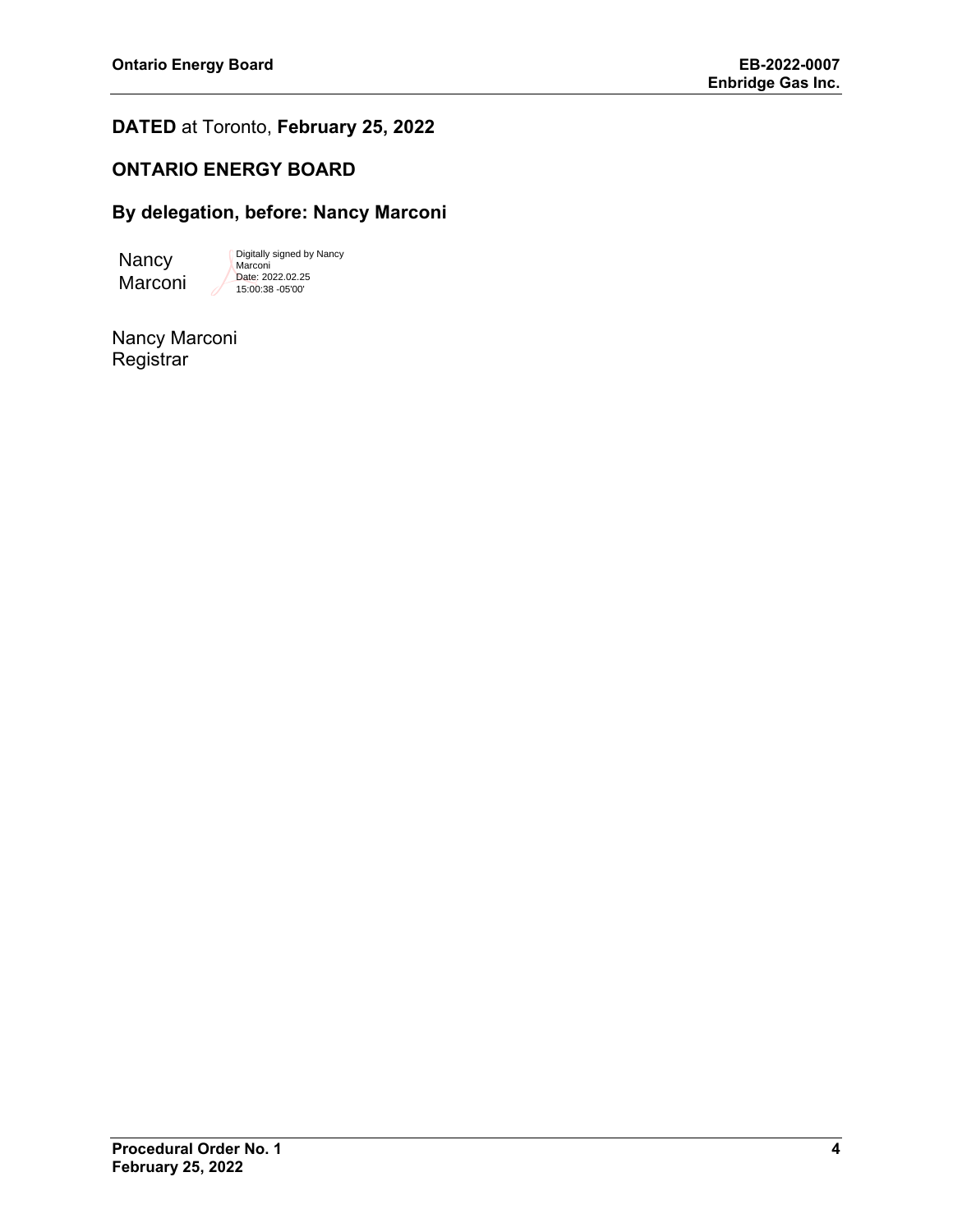**SCHEDULE A** 

**PROCEDURAL ORDER NO. 1** 

**ENBRIDGE GAS INC.**

**EB-2022-0007**

**APPLICANT & LIST OF INTERVENORS**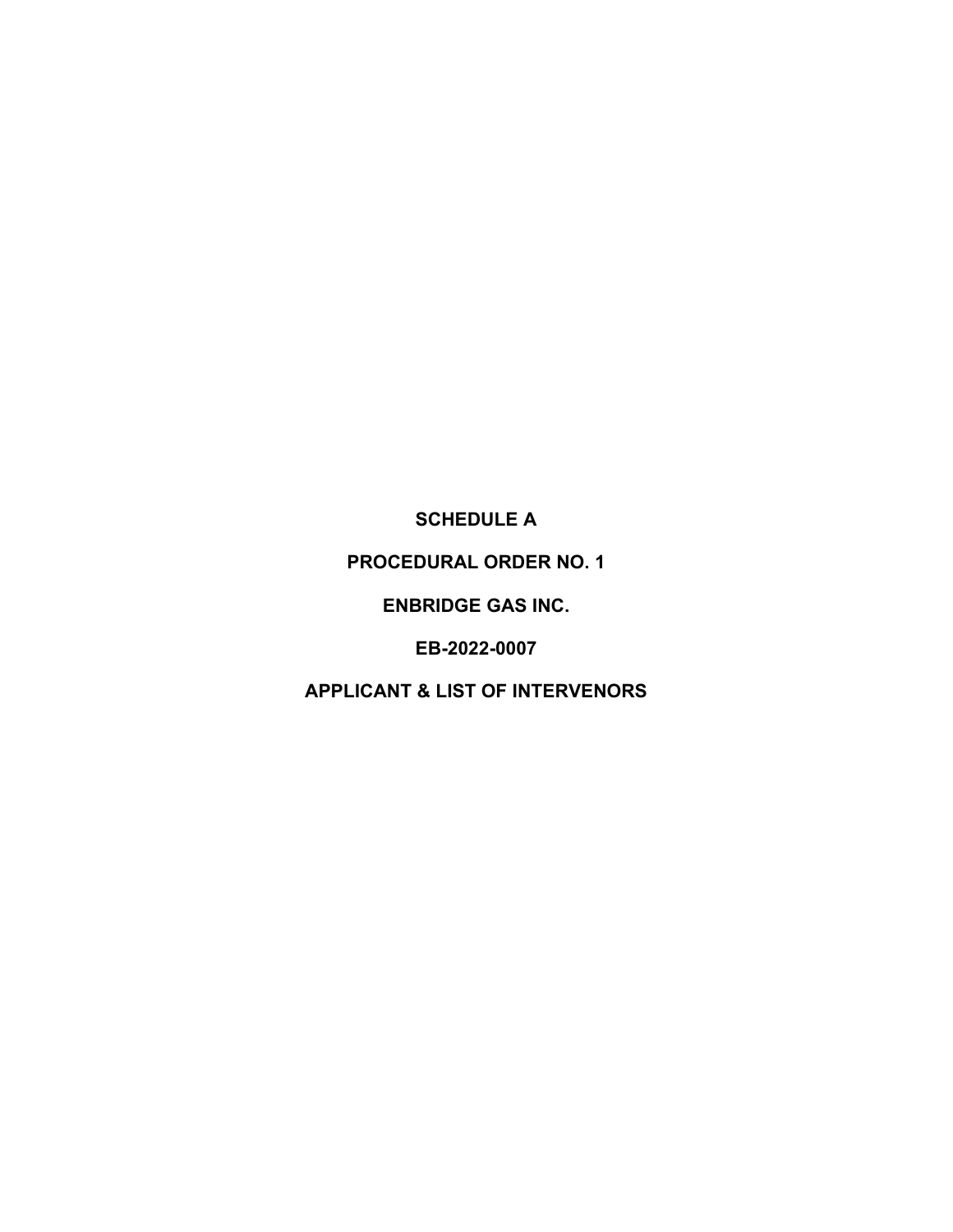### **APPLICANT & LIST OF INTERVENORS**

**February 25, 2022**

| APPLICANT                | <b>Rep. and Address for Service</b> |
|--------------------------|-------------------------------------|
| <b>Enbridge Gas Inc.</b> | Asha Patel                          |
|                          | <b>Technical Manager</b>            |
|                          | Enbridge Gas Inc.                   |
|                          | 500 Consumers Rd.                   |
|                          | North York, ON M2J 1P8              |
|                          |                                     |

Tel: 416-495-5642 Fax: 416-495-6072 [EGIRegulatoryProceedings@enbridge.com](mailto:EGIRegulatoryProceedings@enbridge.com)

#### **APPLICANT COUNSEL**

# **Dennis O'Leary** Aird & Berlis LLP 181 Bay Street Suite 1800 Box 754 Toronto ON M4J 2T9 Tel: 416-865-4711 Fax: 416-863-1515 [doleary@airdberlis.com](mailto:doleary@airdberlis.com)

**Canadian Manufacturers & Mathew Wilson Exporters**

# **INTERVENORS Rep. and Address for Service**

Senior Vice President Canadian Manufacturers & Exporters 55 Standish Court Suite 620 Mississauga ON L5R 4B2 Tel: 905-672-3466 Fax: 905-672-1764 [mathew.wilson@cme-mec.ca](mailto:mathew.wilson@cme-mec.ca)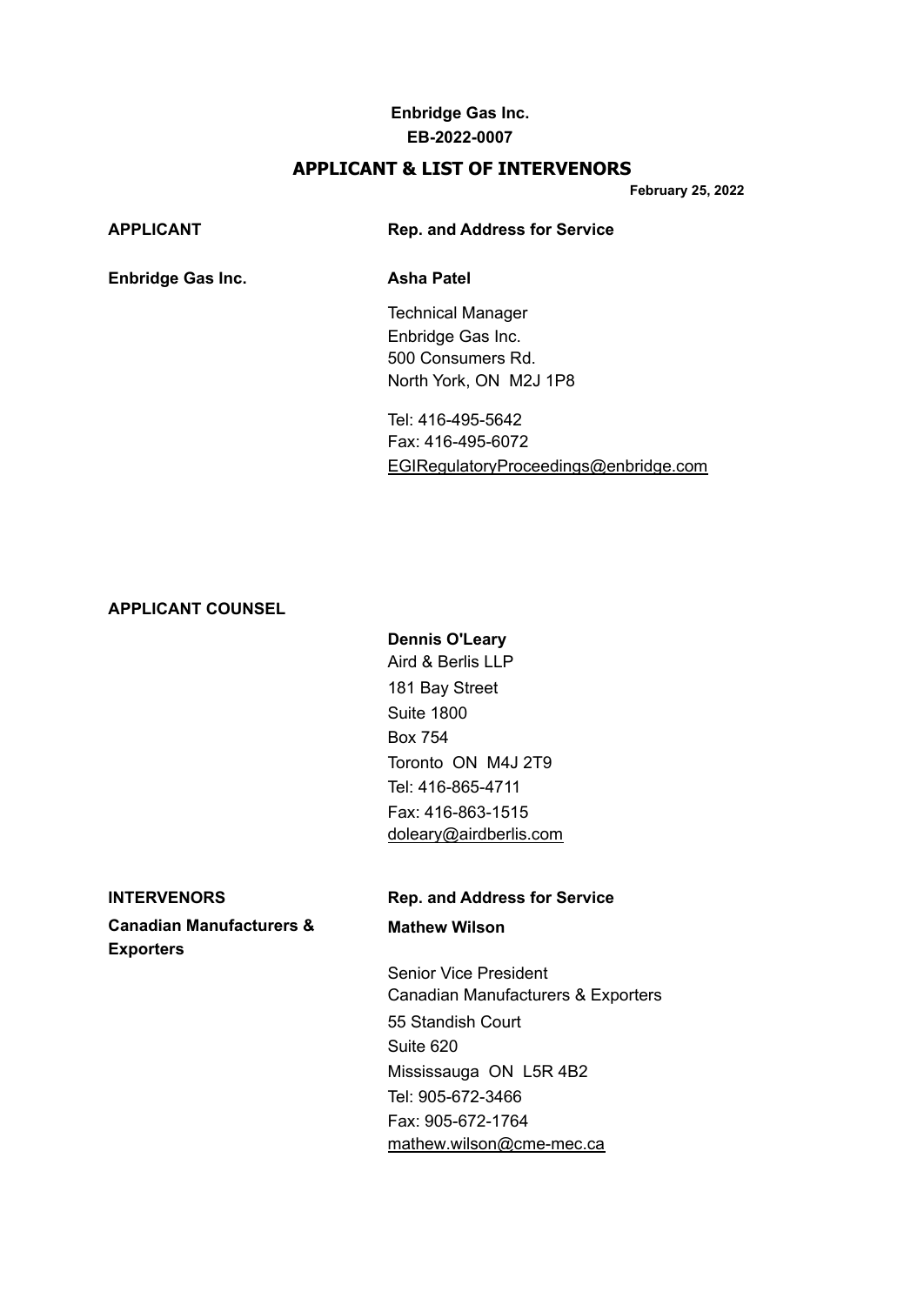### **APPLICANT & LIST OF INTERVENORS**

- 2 - **February 25, 2022**

### **Canadian Manufacturers & Allison Bernholtz Exporters**

Manager, Environment & Industrial Policy Canadian Manufacturers & Exporters

55 Standish Court Suite 620 Mississauga ON L5R 4B2 Tel: 905-672-3466 Fax: 905-672-1764 [Allison.Bernholtz@cme-mec.ca](mailto:Allison.Bernholtz@cme-mec.ca)

#### **Emma Blanchard**

Borden Ladner Gervais LLP 100 Queen Street Suite 1300 Ottawa ON K1P 1J9 Tel: 613-369-4755 Fax: 613-230-8842 [eblanchard@blg.com](mailto:eblanchard@blg.com)

#### **Scott Pollock**

Borden Ladner Gervais LLP 100 Queen Street Suite 1300 Ottawa ON K1P 1J9 Tel: 613-787-3541 Fax: 613-230-8842 [spollock@blg.com](mailto:spollock@blg.com)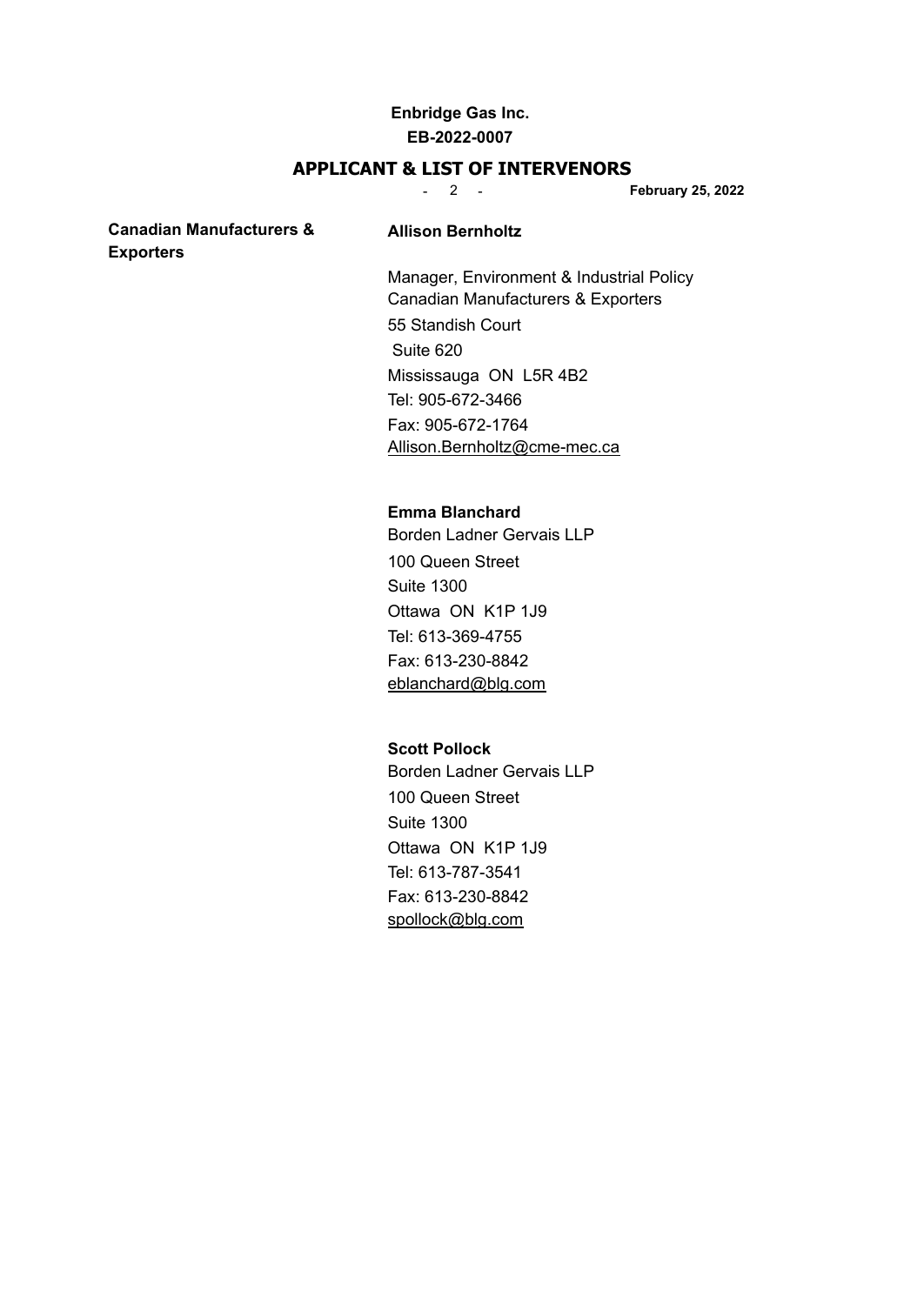#### **APPLICANT & LIST OF INTERVENORS**

- 3 - **February 25, 2022**

### **Canadian Manufacturers & Sam Campbell Exporters**

Borden Ladner Gervais LLP 100 Queen Street Suite 1300 Ottawa ON K1P 1J9 Tel: 613-369-4776 Fax: 613-230-8842 [scampbell@blg.com](mailto:scampbell@blg.com)

**Energy Probe Research Tom Ladanyi Foundation**

TL Energy Regulatory Consultants Inc. 41 Divadale Drive Toronto ON M4G 2N7 Tel: 416-423-3685 Fax: Not Provided [tom.ladanyi@rogers.com](mailto:tom.ladanyi@rogers.com)

#### **Roger Higgin**

SPA Inc. 15 Malabar Place Toronto ON M3B 1A4 Tel: 416-391-0738 Fax: Not Provided [spainc@rogers.com](mailto:spainc@rogers.com)

**Industrial Gas Users Shahrzad Rahbar Association**

President Industrial Gas Users Association 851 Industrial Avenue PO Box 30 Ottawa ON K1G 4L3 Tel: 613-236-8021 Fax: Not Provided [srahbar@igua.ca](mailto:srahbar@igua.ca)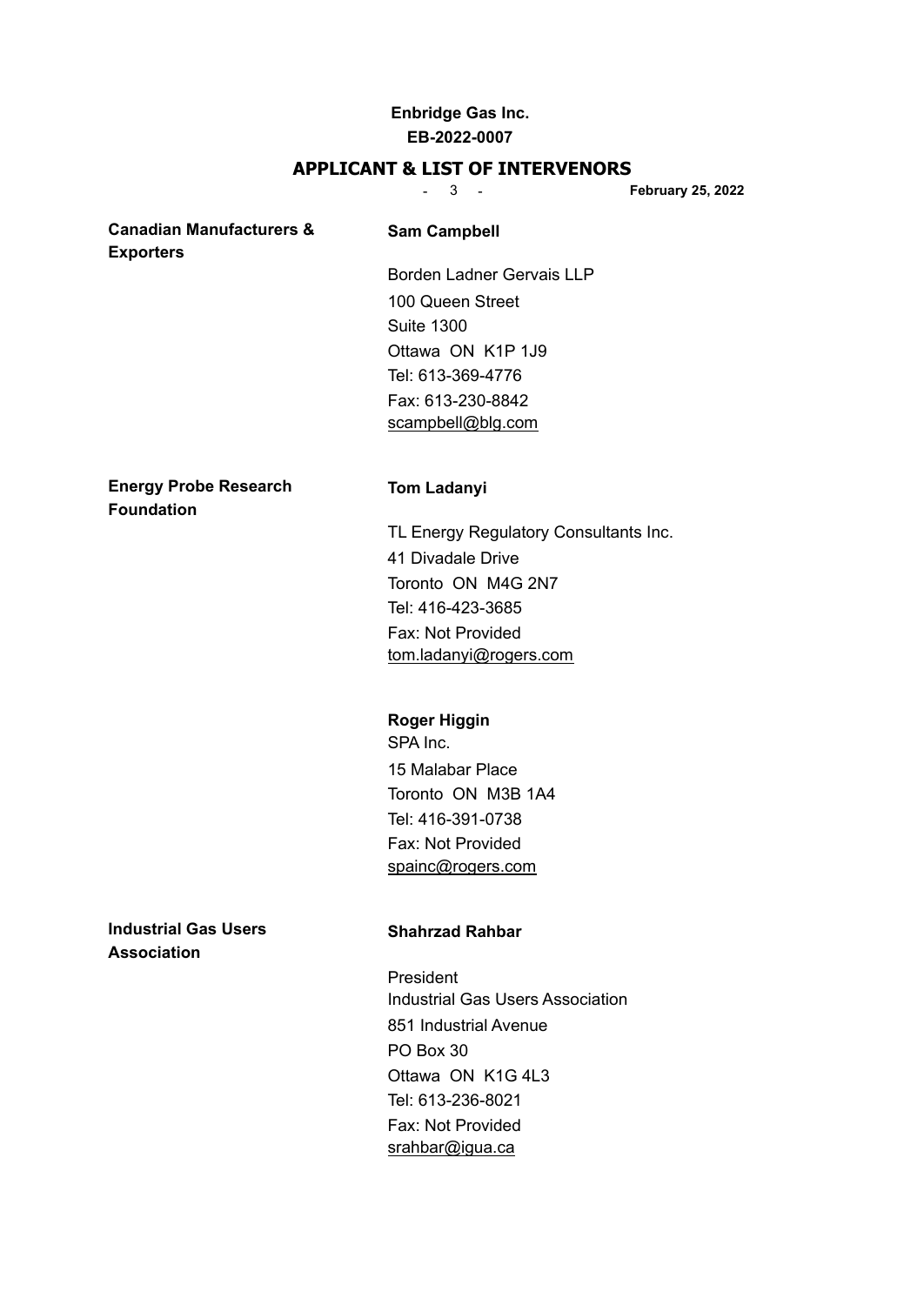#### **APPLICANT & LIST OF INTERVENORS**

- 4 - **February 25, 2022 Industrial Gas Users Industrial Gas Users Industrial Caster Industrial Caster Industrial Caster Association** Partner Gowling WLG (Canada) LLP Suite 1600, 1 First Canadian Place 100 King Street West Toronto ON M5X 1G5 Tel: 416-369-4670 Fax: Not Provided [ian.mondrow@gowlingwlg.com](mailto:ian.mondrow@gowlingwlg.com) **Pollution Probe Michael Brophy** Consultant for Pollution Probe Michael Brophy Consulting Inc. 28 Macnaughton Road Toronto ON M4G 3H4 Tel: 647-330-1217 Fax: Not Provided [michael.brophy@rogers.com](mailto:michael.brophy@rogers.com) **School Energy Coalition Jay Shepherd** Counsel Shepherd Rubenstein Professional Corporation

2200 Yonge Street, Suite 1302

[jay@shepherdrubenstein.com](mailto:jay@shepherdrubenstein.com)

Toronto ON M4S 2C6 Tel: 647-804-2767 Fax: Not Provided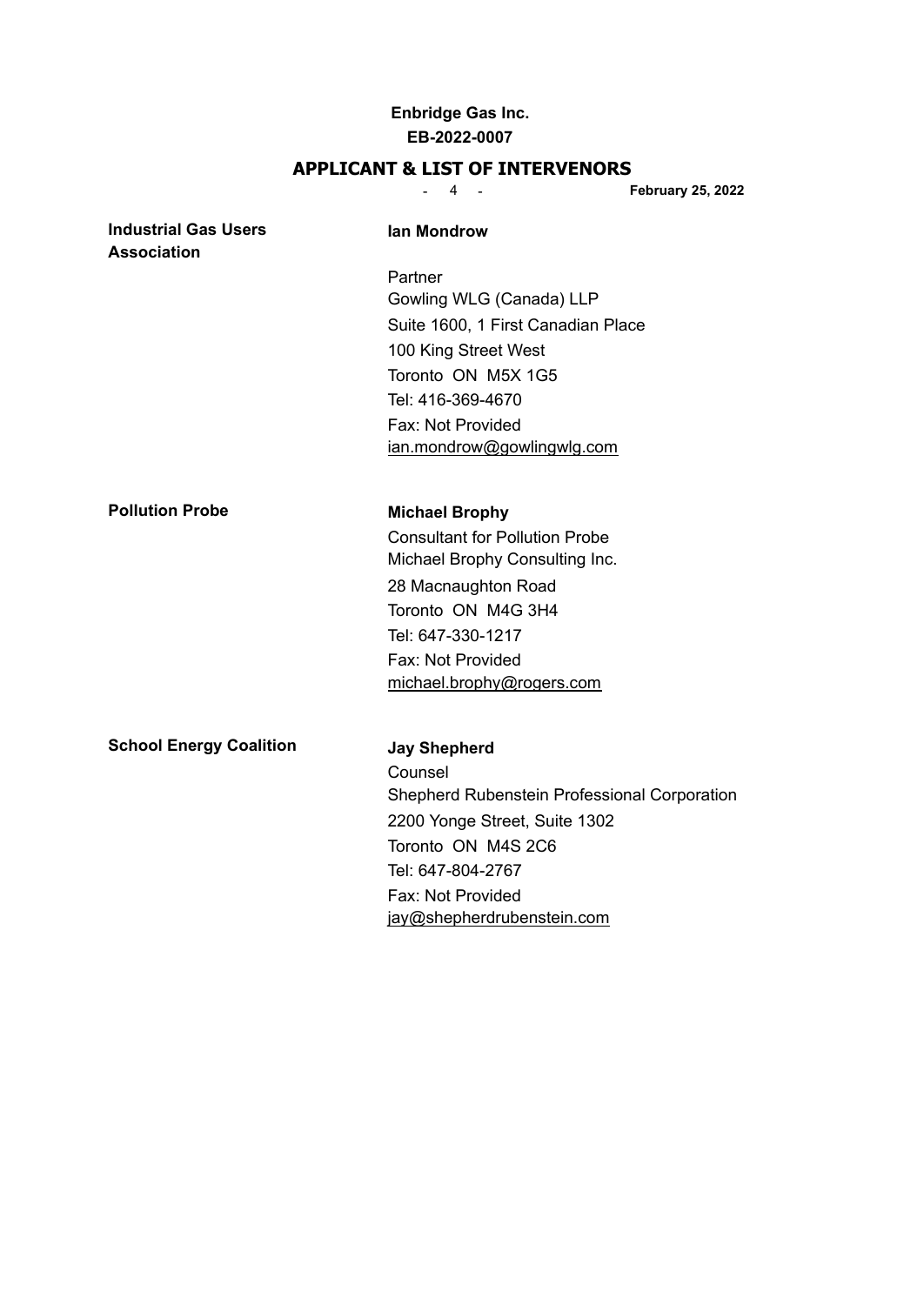#### **APPLICANT & LIST OF INTERVENORS**

- 5 - **February 25, 2022**

#### **School Energy Coalition Ted Doherty**

Executive Director Ontario Education Services Corporation c/o Ontario Public School Boards Associa 439 University Avenue, Suite 1850 Toronto ON M5G 1Y8 Tel: 416-340-2540 Fax: Not Provided [SEC@oesc-cseo.org](mailto:SEC@oesc-cseo.org)

#### **Mark Rubenstein**

**Counsel** Shepherd Rubenstein Professional Corporation 2200 Yonge Street, Suite 1302 Toronto ON M4S 2C6 Tel: 647-483-0113 Fax: 416-483-3305 [mark@shepherdrubenstein.com](mailto:mark@shepherdrubenstein.com)

**Small Business Utility James Birkelund Alliance**

Legal Counsel Small Business Utility Alliance 7 Mill Street East Elora ON N0B 1S0 Tel: 415-602-6223 Fax: Not Provided [james@birkelundlaw.com](mailto:james@birkelundlaw.com)